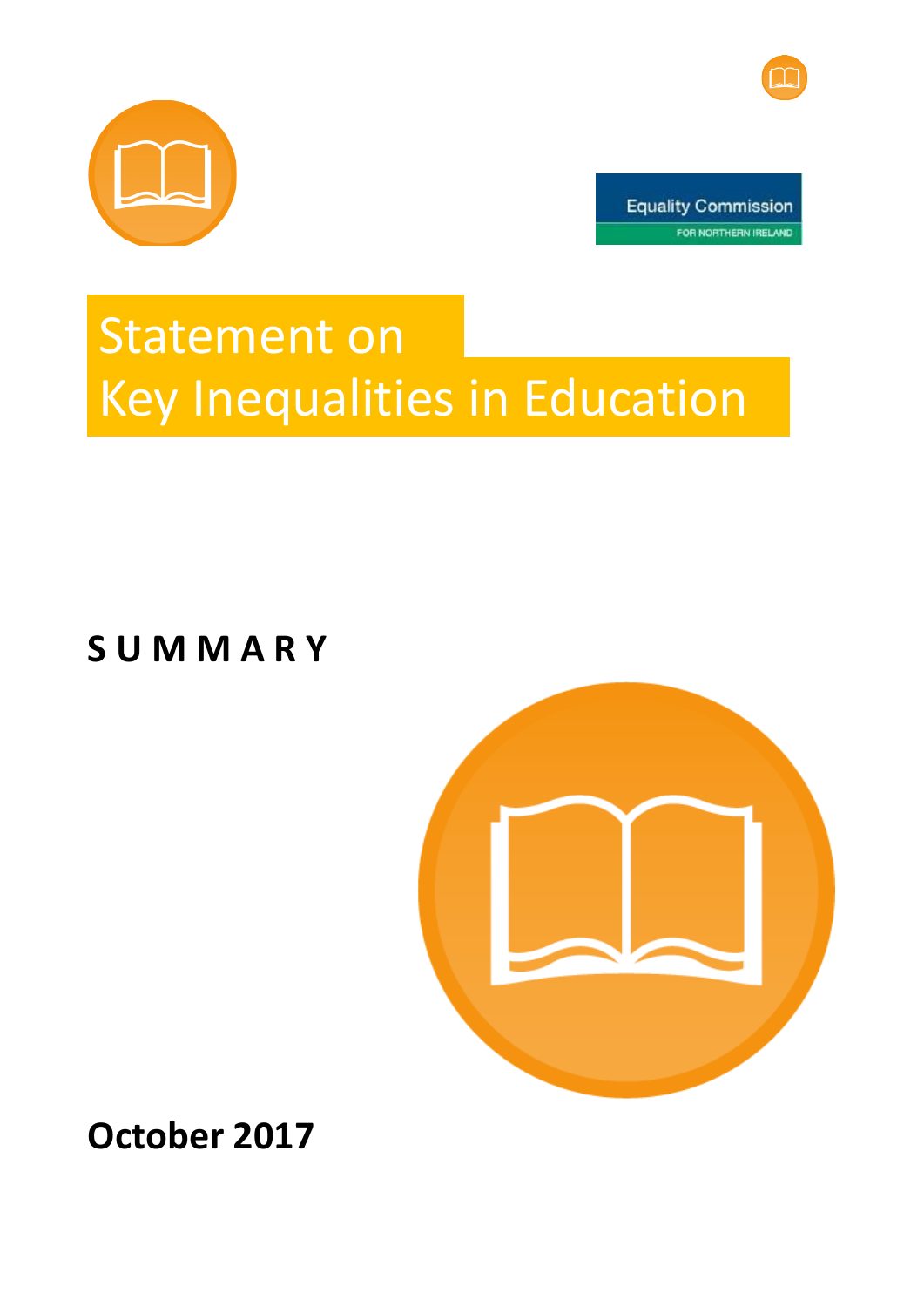

## **Key Inequalities in Education**

- 1.1 Research by Parsons and Bynner (2007) notes the impact that poor educational outcomes can have on a person's life trajectory. *"The problem does not recede with time but can continue to limit opportunities and diminish life chances and the quality of life in all the main domains of adult functioning: education, family, workplace and community"*.
- 1.2 The Commission both welcomes the progress made in advancing educational outcomes and recognises the role of educational, home and community environments in advancing outcomes. We are also aware of the pro-active steps taken by a range of bodies, including Government Departments across all the sectors, to promote equality in education across the equality grounds.
- 1.3 Whilst we both recognise and support this work, it is clear that significant challenges remain. Our 'Statement on Key Inequalities in Education in Northern Ireland', and this summary document, seeks to highlight the Commission's assessment of the inequalities and educational experiences currently faced by different equality groups in Northern Ireland.
- 1.4 To assist the Commission in compiling this Statement, we contracted independent researchers from Queens University, Belfast - Burns et al. (2015) 'Education Inequalities in Northern Ireland'. Our development of this Statement takes account of that research and has also been supported with reference to a wide range of additional sources as well as ongoing engagement with key stakeholders in Northern Ireland.
- 1.5 A key finding is that there remain significant and specific data gaps relating to pupils and students across a number of themes in relation to a number of equality grounds, specifically: gender identity; religion; political opinion; and sexual orientation. Additionally, there is lack of data disaggregation in relation to: ethnicity; disability status; marital status; and dependency status. While we recognise that, in some instances, small numbers will impact on how data is analysed and reported, this lack of data significantly impacts not only the degree to which overall inequalities in education can be assessed and monitored, but also impacts on the ability to monitor and evaluate individual actions taken by Government Departments and others to address these inequalities.
- 1.6 Inequalities were considered across four broad headings: *attitudes/bullying* in the education environment; *access* to education and attainment in formal examinations; *progression* through the different levels of education; and *destination* after leaving education.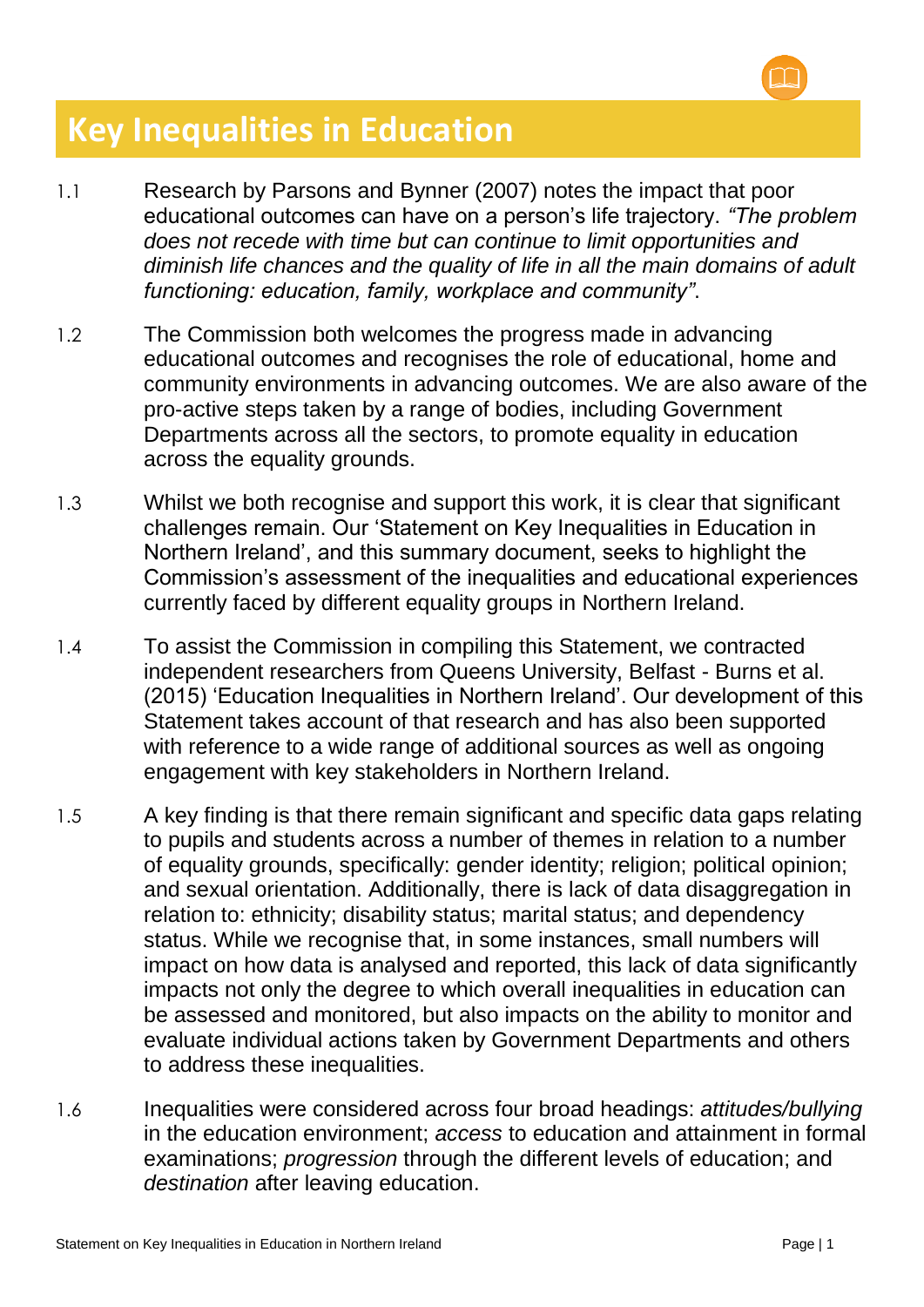

- 1.7 Six *key inequalities* were identified. These are summarised below along with short explanations.
- 1.8 The full *Statement*, from which this summary is drawn, provides further information on each *key* inequality as well as on a number of other inequalities and differences. Where barriers to equality of opportunity have been identified, they are also considered in the full report.
- 1.9 The *Statement* does not consider or evaluate the effectiveness of Government strategies, policies or practices. Rather, it draws attention to persistent and/or emergent key inequalities so that actions can be developed, or improved to advance equality.
- 1.10 It is hoped that the *Statement* will be utilised to inform the ongoing development of policy positions and associated interventions not only across the relevant Departments and agencies, but by all those organisations who have responsibilities for, or an interest in, education.
- 1.11 **Further information**, including a 2 page 'Key Point Briefing' and the full version of the *Statement* can be downloaded from: [www.equalityni.org/KeyInequalities-Education](http://www.equalityni.org/KeyInequalities-Education)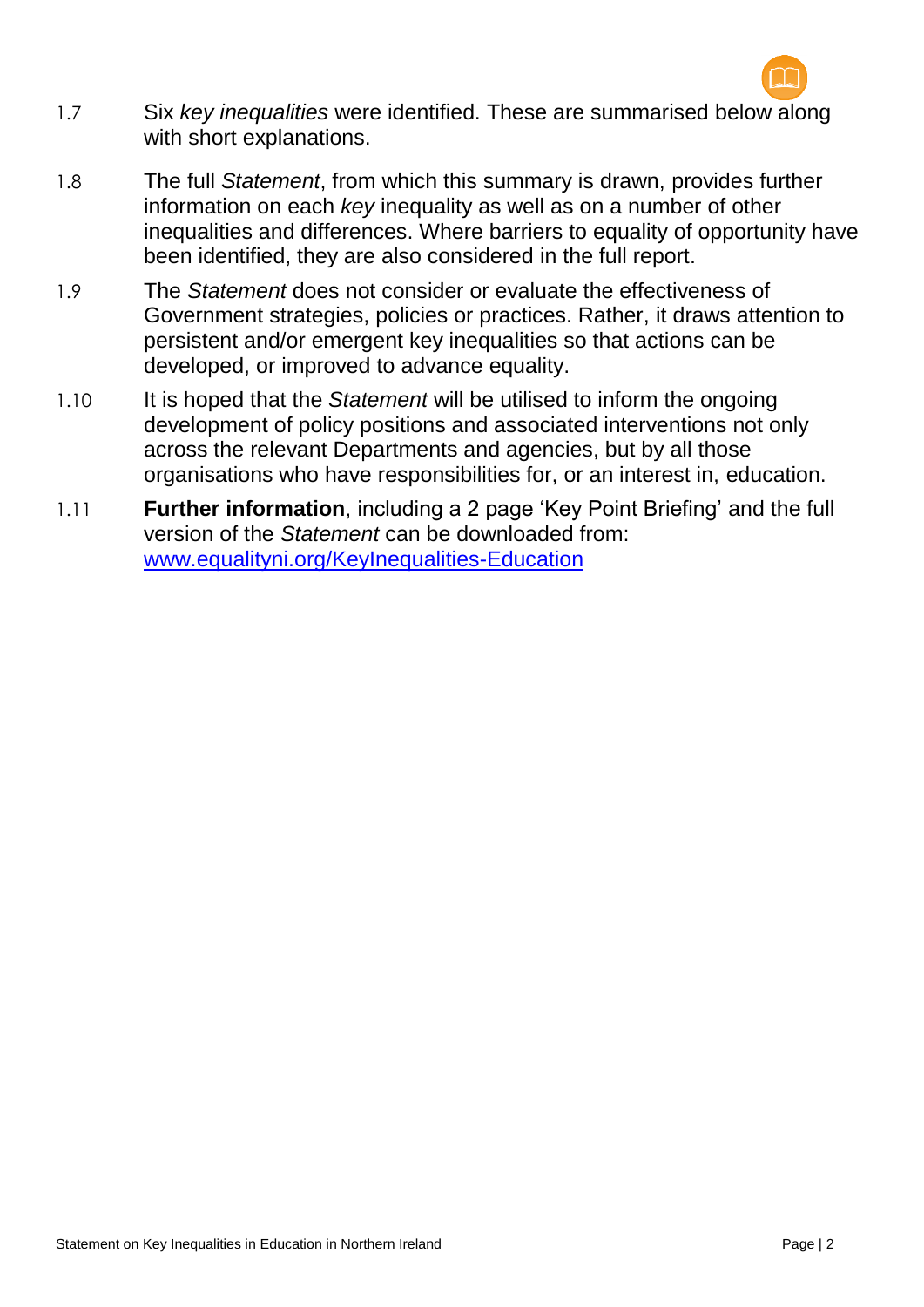

**Key Inequality:** Bullying, including prejudice-based bullying, in schools is a persistent problem.

- 1.12 A number of equality groups are more vulnerable to prejudice-based bullying, or more likely to be bullied, in schools. Research has identified that: over two fifths of minority ethnic students having been the victims of racist bullying and harassment<sup>1</sup>; over six out of ten trans pupils, and students with same sex attraction have been called hurtful names related to their sexual or gender identity<sup>2</sup>; over two fifths of pupils with a disability being bullied<sup>3</sup>; and students with SEN also experience bullying.
- 1.13 The 'Grasping the Nettle' report<sup>4</sup> (2013) found that transphobic bullying is a significant problem in school settings and "*such experiences left young people feeling profoundly isolated to the extent that they suffered depression, self-harmed and had suicidal thoughts*".
- 1.14 In respect to racist bullying, NICEM<sup>5</sup> (2011) suggested that a barrier to addressing bullying in schools is that schools tend to lack knowledge of how to effectively confront the issue of racist bullying and may in some cases have difficulty acknowledging that a problem exists.
- 1.15 Cara-Friend and The Rainbow Project<sup>6</sup> (2011) found that many students who have experienced homophobic bullying do not report incidents of bullying and harassment to school authorities. The most frequently cited reason for this is that young people thought that the school would not take the incident(s) seriously. Research by Queen's University<sup>7</sup> (2013) highlights that there appears to be reluctance by schools in Northern Ireland generally to address homophobic bullying with the same rigour as other forms of bullying.
- 1.16 A report by Northern Ireland's Education and Library Boards (2010) noted a clear link between the incidence of bullying and  $SEN<sup>8</sup>$  - those with social,

<sup>7</sup> Queen's University Belfast (2013) *[Education reform in Northern Ireland: A Human Rights Review](http://www.qub.ac.uk/research-centres/CentreforChildrensRights/filestore/Filetoupload,485594,en.pdf)*

1

<sup>1</sup> NCB, NI and ARK YLT (2010) Attitudes to Difference: Young people's attitudes to, and experiences of contact with people from different minority ethnic and migrant communities in Northern Ireland. p.55. Table 16 - 42% of 16 year olds from a minority ethnic group stated that they had been victims of racist bullying and harassment in school. <sup>2</sup> O'Hara M (2013) Through our Minds: Exploring the Emotional health and Wellbeing of lesbian, Gay, Bisexual and Transgender people in Northern Ireland. The Rainbow Project: Belfast - 61.2% had been called hurtful names related to their sexual or gender identity

<sup>&</sup>lt;sup>3</sup> RSM McClure Watters (2011) The nature and extent of pupil bullying in schools in the North of Ireland. DENI: Bangor, p 62, p96. - 44.3% of Year 6 and 44.9% of Year 9 pupils with a disability reported they had 'been bullied at school in the past couple of months' at least once or twice'.

<sup>4</sup> McBride, R-S. (2013). *[Grasping the Nettle: The Experiences of Gender Variant Children and Transgender Youth](http://www.ofmdfmni.gov.uk/grasping-the-nettle-transgender-youth-living-in-ni.pdf)  [Living in Northern Ireland](http://www.ofmdfmni.gov.uk/grasping-the-nettle-transgender-youth-living-in-ni.pdf)*. Belfast: Institute for Conflict Research.

<sup>5</sup> NICEM (2011) *[Promoting racial equality in NI post primary schools,](http://www.google.co.uk/url?sa=t&rct=j&q=&esrc=s&source=web&cd=1&cad=rja&uact=8&ved=0CCEQFjAA&url=http%3A%2F%2Fnicem.org.uk%2Fwp-content%2Fuploads%2F2014%2F03%2FEducation_report_-_Final_PDF.pdf&ei=X4X1VL3yA83lasH_gdgN&usg=AFQjCNEtq7ocUb2sKjXsOAE9G5tCiVHQBg)* 

<sup>6</sup> Cara-Friend and The Rainbow Project (2011) *[Left Out of the Equation, A report on the Experiences of Lesbian, Gay](http://www.cara-friend.org.uk/assets/docs/left%20out%20of%20the%20equation.pdf)  [and Bisexual Young People at School](http://www.cara-friend.org.uk/assets/docs/left%20out%20of%20the%20equation.pdf)*

<sup>8</sup> Northern Ireland Education and Library Boards (2010) *It's Good to Listen – [Experiences of Pupils with Special](http://www.staffcom.org.uk/pdfs/ItsGoodtoListen.pdf)  [Educational Needs](http://www.staffcom.org.uk/pdfs/ItsGoodtoListen.pdf)*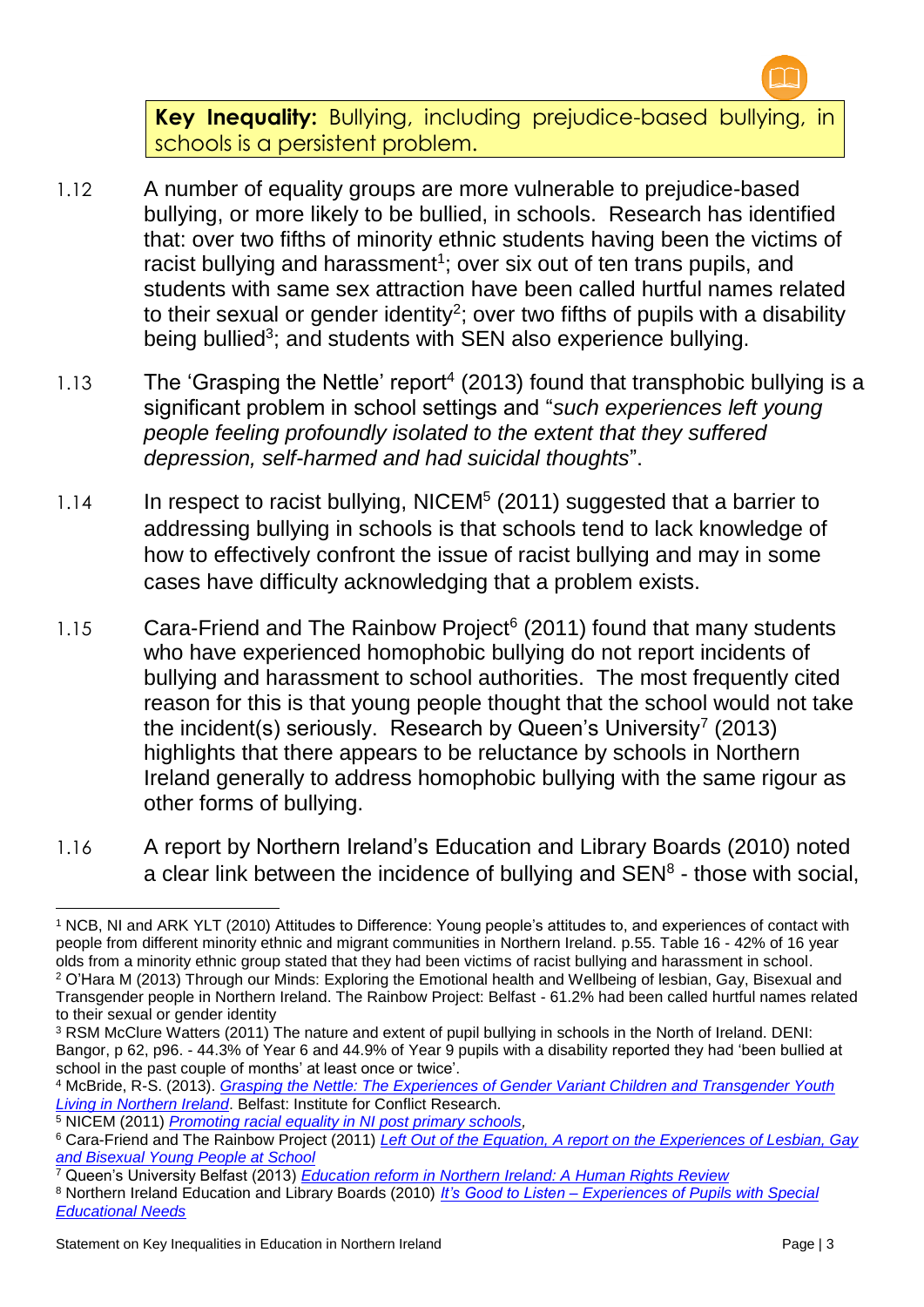

emotional or behavioural difficulties were more likely to experience bullying. The protection against harassment and discrimination against pupils with a disability in primary and post-primary school is currently weaker than the protection offered to students in further or higher education.

**Key Inequality:** Males continue to have lower levels of attainment than females, beginning in primary school and continuing throughout schooling to GCSE and A Level. Fewer male school leavers enter higher education than do females.

- 1.17 Although there have been overall increases in the levels of attainment, in 2014/15 there were attainment gaps, to the detriment of males, of eight percentage points for those obtaining 5+ GCSEs and 16 percentage points for those obtaining  $2 + A$  Levels<sup>9</sup>. Furthermore, just over a third of male school leavers went on to higher education, compared to just over a half of females<sup>10</sup>.
- 1.18 The attainment gap increases, to the detriment of males, as pupils progress through both primary and post-primary education. Although there have been increases in the levels of attainment, for both males and females, since 2007, this is a key inequality as the gap between male and female attainment remains an ongoing and persistent challenge.
- 1.19 Across a range of studies, an overarching consideration regarding education for males may be that elements of the school day structure and curriculum in Northern Ireland do not suit the specific needs of many male pupils such as: male pupil frustration with the formal nature of the classroom, some teachers having lower expectations of males, and a lack of connection between curriculum content and the lives of many males. Additional barriers impacting on male pupils include: a lack of male role models in primary schools; poor teacher-pupil relationships; and a lack of preparedness for transitional stages during adolescence. Some of these barriers may be more specific to males from socially disadvantaged backgrounds.
- 1.20 Male underachievement in primary and post-primary education may be a reason why there are fewer male school leavers entering higher education

**.** 

<sup>9</sup> - The attainment gap for those obtaining 5+ GCSEs (A\*-C) was 13.9 percentage points in 2007/08 and 8.2 percentage points in 2014/15, to the detriment of males.

<sup>-</sup> The attainment gap for those obtaining 5+ GCSEs (incl. English and Maths) (A\*-C) was 12.4 percentage points in 2007/08 and 8.9 percentage points in 2014/15, to the detriment of males.

<sup>10</sup> The attainment gap for those obtaining 2+ A Levels was 17.5 percentage points in 2007/08 and 16.7 percentage points in 2014/15 to the detriment of males.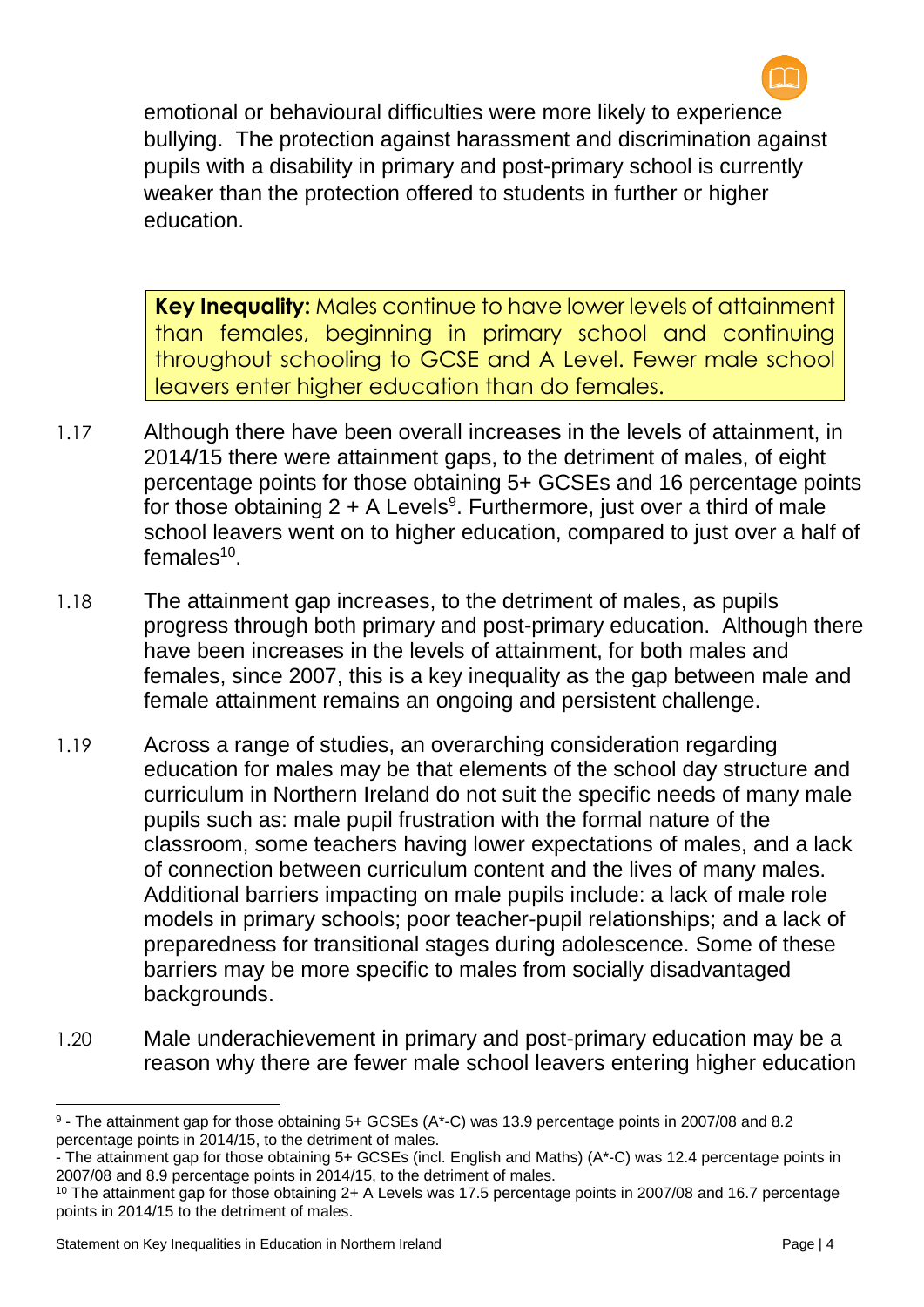

than females. In 2014/15, just over a third of male school leavers went on to higher education, compared to just over a half of females<sup>11</sup>. This is likely to have an impact on the composition of the future graduate workforce in Northern Ireland.

**Key Inequality:** Protestants continue to have lower levels of attainment than Catholics at GCSE and A Level. Fewer Protestant school leavers enter higher education than do Catholics.

- 1.21 Despite overall increases in the attainment levels of all students, there is a persistent and overarching trend of higher proportions of Catholics achieving the education targets in all three areas (5+ GCSEs (A\*-C), 5+ GCSEs (A\*-C) including Maths and English and 2+ A Levels (A\* - E), than both Protestants and 'Others'<sup>12</sup>. This is a persistent inequality. The lower achievement of Protestants, as measured by an attainment gap, remained between 2007/08 and 2014/15 for those obtaining  $5+$  GCSEs at  $(A*-C)^{13}$ , or 2+ A Levels Grades  $(A^* - (-1)^{14})$ , with a slight reduction in the gap for those obtaining  $5+$  GCSEs (A\*-C) including Maths and English<sup>15</sup>.
- 1.22 The research undertaken to provide evidence for this *Statement* found that large differences are evident in respect to the destinations of school leavers. Catholics are persistently more likely to enter higher education than other groups. In 2014/15, of Catholic school leavers, 45 percent went on to higher education, compared with 39 percent of Protestant school leavers<sup>16</sup>. Protestants are persistently more likely to enter job training than the other groups.
- 1.23 Within higher education, there are more Catholics in comparison to their share of the Northern Ireland population, in both undergraduate and postgraduate enrolments. This gap in student enrolments in higher education has widened slightly as the share of Protestant enrolments has

**<sup>.</sup>** <sup>11</sup> In 2014/15, 34.7% of male school leavers went on to higher education, compared with 50.2% of females. The gap between males and females entering higher education was 15.6 percentage points in 2014/15, to the detriment of males.

<sup>&</sup>lt;sup>12</sup> 'Other' refers to those all those who do not identify as Protestant or Catholic and therefore could include those of other/unknown religions and those of no religion.

<sup>&</sup>lt;sup>13</sup> For those obtaining 5+ GCSEs (A\*-C), in 2007/08 the attainment gap was 3.6 pp to the detriment of Protestants and in 2014/15 the attainment gap was 3.8 pp to the detriment of Protestants. A slight widening of the attainment gap by 0.2 pp.

<sup>14</sup> For those obtaining 2+ A Levels (A\*-E), in 2007/08 the attainment gap was 6.8 pp to the detriment of Protestants and in 2014/15 the attainment gap was 7.0 pp to the detriment of Protestants. A slight widening of the attainment gap by 0.2 pp.

<sup>15</sup> For those obtaining 5+ GCSEs (A\*-C) including Maths and English, in 2007/08 the attainment gap was 2.8 pp to the detriment of Protestants and in 2014/15 the attainment gap was 1.2 pp to the detriment of Protestants. A narrowing of the attainment gap by 1.6 pp.

<sup>16</sup> 45.4% of Catholic school leavers, and 39.0% of Protestant school leavers went on to higher education.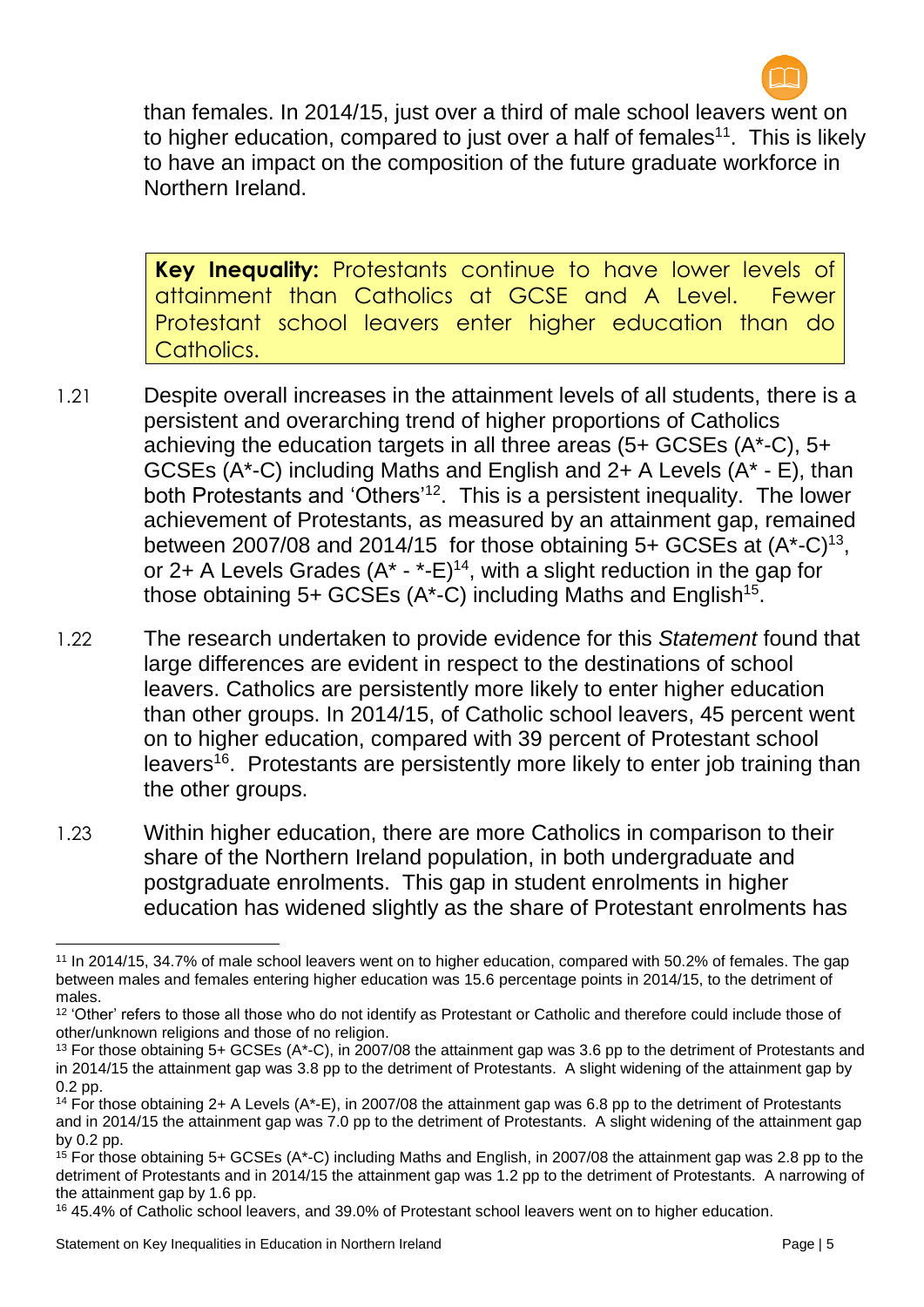

remained stagnant while the Catholic share has slightly increased. This is a persistent inequality.

**Key Inequality:** There is persistent underachievement and lack of progression to further and higher education of school leavers entitled to free school meals, particularly Protestants, notably Protestant males<sup>17</sup>.

- 1.24 In 2014/15, just over a quarter<sup>18</sup> of Protestant males entitled to free school meals attained 5+ GCSEs (incl. English and Maths)(A\*-C) compared with over four in ten<sup>19</sup> of all school leavers entitled to free school meals, and almost three quarters<sup>20</sup> of all school leavers not entitled to free school meals.
- 1.25 When looking across the gender and religious categories, and measures of social disadvantage, Protestant male pupils entitled to free school meals (a measure of social disadvantage<sup>21</sup>) have the lowest rates of attainment in respect to GCSE and A Level results.
- 1.26 They also have the lowest proportions of school leavers moving on to higher education. In 2011/12, just over half<sup>22</sup> of Protestant males entitled to free school meals went on to further or higher education, compared to six out of ten<sup>23</sup> of all school leavers entitled to free school meals and eight out of ten<sup>24</sup> of all school leavers not entitled to free school meals.
- 1.27 The factors that appear to be most strongly associated with the greatest levels of inequality in respect to educational attainment, regardless of a pupil's gender or religion, are the socio-economic background of a child, as currently measured by free school meals entitlement, and their attendance, or not, at a grammar school. As iterated in the section on gender within this Statement, social disadvantage can also impact on type of school attended, with socially disadvantaged children less likely to attend grammar schools<sup>25</sup>. The research commissioned to inform this Statement

 $20$  73.7% of all school leavers not entitled to free school meals attained 5+ GCSEs (incl. English and Maths) ( $A^*$ -C). <sup>21</sup> Entitlement is calculated based on parental receipt of income support or Jobseeker's Allowance, an annual taxable income of £16,190 or less, or receipt several other allowances or tax credits

**<sup>.</sup>** <sup>17</sup> This key inequality is primarily supported by Burns et al (2015) analyses of Department of Education (DE) data on free school meals entitlement. However, in this *Statement*, 'working class' is also used to refer to the discussion in literature around 'Protestant working class'.

<sup>18</sup> 26.7% of Protestant males entitled to free school meals attained 5+ GCSEs (incl. English and Maths) (A\*-C).

<sup>19</sup> 41.3% of all school leavers entitled to free school meals attained 5+ GCSEs (incl. English and Maths) (A\*-C).

<sup>&</sup>lt;sup>22</sup> 51.5% of Protestant males entitled to free school meals went on to further or higher education.

<sup>&</sup>lt;sup>23</sup> 62.3% of all school leavers entitled to free school meals went on to further or higher education.

<sup>&</sup>lt;sup>24</sup> 80.6% of all school leavers not entitled to free school meals went on to further or higher education

<sup>25</sup> See Atkinson A., Gregg, P. and McConnell, B. (2006). *The Result of 11+ Selection: An Investigation into Opportunities and Outcomes for Pupils in Selective LEAs*, CMPO Working Paper No. 06/150. Bristol: Centre for Market and Public Organisation, University of Bristol.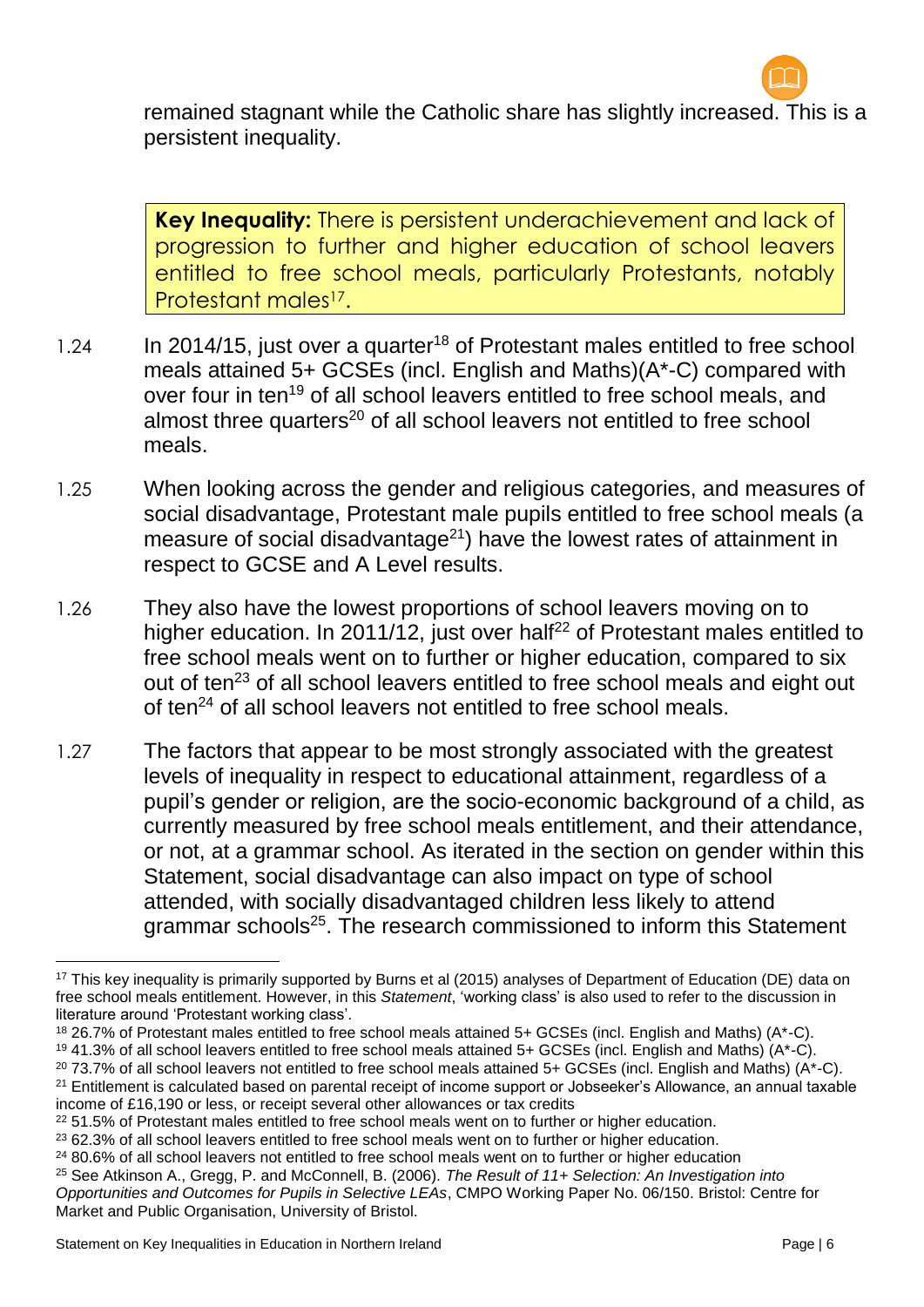

found that the type of school was a strong predictor of attainment, and destination after leaving school.

The particular barriers to educational equality for Protestant males entitled to free school meals must be considered and addressed, as their attainment is so far behind Catholic males and females or Protestant females who are entitled to free school meals. Some of the barriers for Protestant males include: intergenerational mistrust and negativity towards the benefits of education; the divided nature of the school system in Northern Ireland and lower post-16 provision in controlled schools; a lack of male working-class role models in schools; and weakened community infrastructure in urban Protestant areas in particular.

**Key Inequality:** Children from the Traveller community and Roma children have some of the lowest levels of attainment of all equality groups.

- 1.28 Over the 2007/08-2014/15 period, anywhere between a half to over eight in ten Irish Traveller children left school with no GCSEs<sup>26</sup>. This is in stark contrast to the proportions of all school leavers with no GCSEs, which has reduced from 3.5 percent in 2007/08 to 0.5 percent in 2014/15 $^{27}$ .
- 1.29 This has been a persistent trend since the last Equality Commission statement on educational inequalities published in 2008. Qualitative data and other literature<sup>28</sup> gathered for these groups indicates that while steps have been taken to redress these inequalities by government departments, and the Education Authority, there are further ways that education equality could be enabled, such as: placing the rights and needs of children first; providing more support for parents; more engagement and consultation with the groups at hand; and more joined-up departmental working.

**Key Inequality:** Students with any SEN or a disability have lower attainment levels than students without any SEN or disability, and are less likely to go on to higher education.

**.** 

<sup>&</sup>lt;sup>26</sup> Commission analysis of DE bepoke tables 'Qualifications of school leavers by ethnic origin sub-categories' (2007/08-2014/15) – Proportion of Irish Travellers school leavers with no GCSEs in 2007/08 was 50.0%, in 2008/09 was 82.4%, in 2009/10 was 66.7%, in 2010/11 was N/A, in 2011/12 was 64.9%, in 2012/13 was 65.9%, in 2013/14 was 61.3% and in 2014/15 was 57.1%

<sup>&</sup>lt;sup>27</sup> Commission analysis of DE bepoke tables 'Qualifications of school leavers by ethnic origin sub-categories' (2007/08-2014/15) - Proportion of All school leavers with no GCSEs in 2007/08 was 3.6%, in 2008/09 was 2.9%, in 2009/10 was 2.1%, in 2010/11 was 2.2%, in 2011/12 was 1.8%, in 2012/13 was 1.6%, in 2013/14 was 1.0% and in 2014/15 was 0.5%

<sup>28</sup> Burns, S., Leitch, R. and Hughes, J. (2015) *Education Inequalities in Northern Ireland*